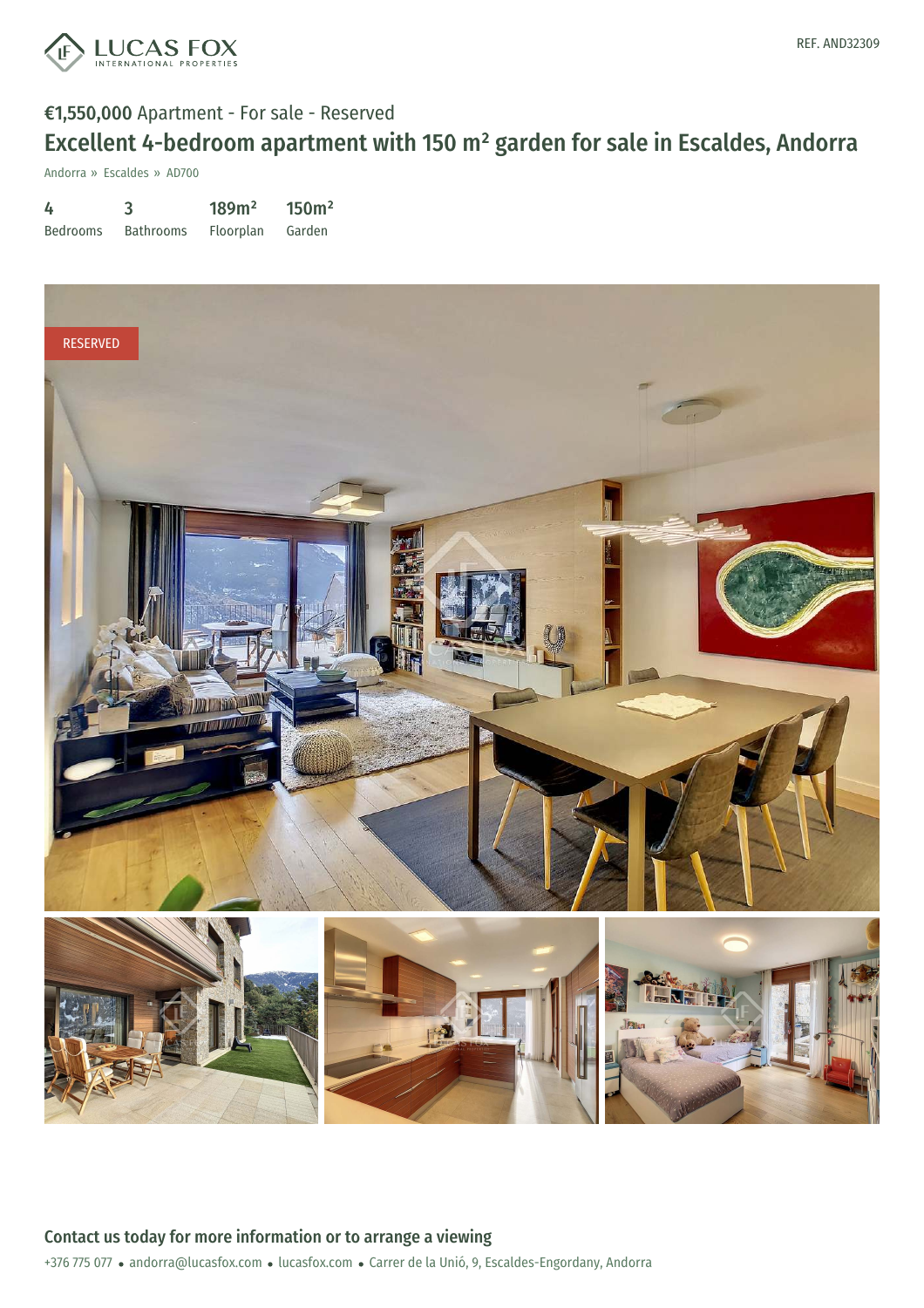

### €1,550,000 Apartment - For sale - Reserved Excellent 4-bedroom apartment with 150 m² garden for sale in Escaldes, Andorra

Andorra » Escaldes » AD700

| 4               | 3                | 189m <sup>2</sup> | 150m <sup>2</sup> |
|-----------------|------------------|-------------------|-------------------|
| <b>Bedrooms</b> | <b>Bathrooms</b> | Floorplan         | Garden            |

#### **OVERVIEW**

### Exclusive luxury ground floor apartment with a garden for sale in the upper part of Can Diumenge, facing south and with beautiful panoramic views, with a large spa and wellness area, a garage and a large storage room.

This fantastic 4-bedroom ground floor apartment has been designed with the highest quality materials on the market today. The house enjoys a lot of light and tranquillity, thanks to its location, although it is very close to the commercial hub of the capital.

In the day area, we have a large, very bright kitchen, fully equipped and with a dining area, for greater comfort, with access to the garden. In the adjoining room we have a spacious living-dining room that has access to the wonderful terrace / garden where you can enjoy wonderful views and the sun that it offers us thanks to its full south orientation. In the garden area we find a cosy multipurpose room currently used as a music room.

In the night area, we have four spacious and exterior-facing bedrooms with lots of natural light throughout the day. One of them is enabled as an office. These bedrooms have two bathrooms that serve them, one of them private from the master bedroom.

The apartment has top-of-the-range finishes and amenities such as full control of the home by home automation, heating and air conditioning. In addition, it has hardwood floors in all rooms, except in the wet areas, equipped with porcelain floors.

The house is completed by a box for 2/3 cars depending on the size and additional storage space. It also includes two additional individual places and a storage room, located on the same property.

Likewise, the [building](mailto:andorra@lucasfox.com) has a complete [communal](https://www.lucasfox.com) spa area for the exclusive use of its 12 neighbours, with a hydromassage bath area, heated pool, Turkish bath and sauna, children's pool, gym and a private massage area. In the community, they also enjoy a meeting room and a games room for children.

An exclusive property located in the most prestigious residential area of Andorra.



[lucasfox.com/go/and32309](https://www.lucasfox.com/go/and32309)

Mountain views, Terrace, Spa, Private garage, Natural light, Wooden flooring, Underfloor heating, Air conditioning, Built-in wardrobes, Domotic system, Double glazing, Equipped Kitchen, Exterior, Heating, Near international schools, Storage room, Transport nearby, Views, Walk-in wardrobe